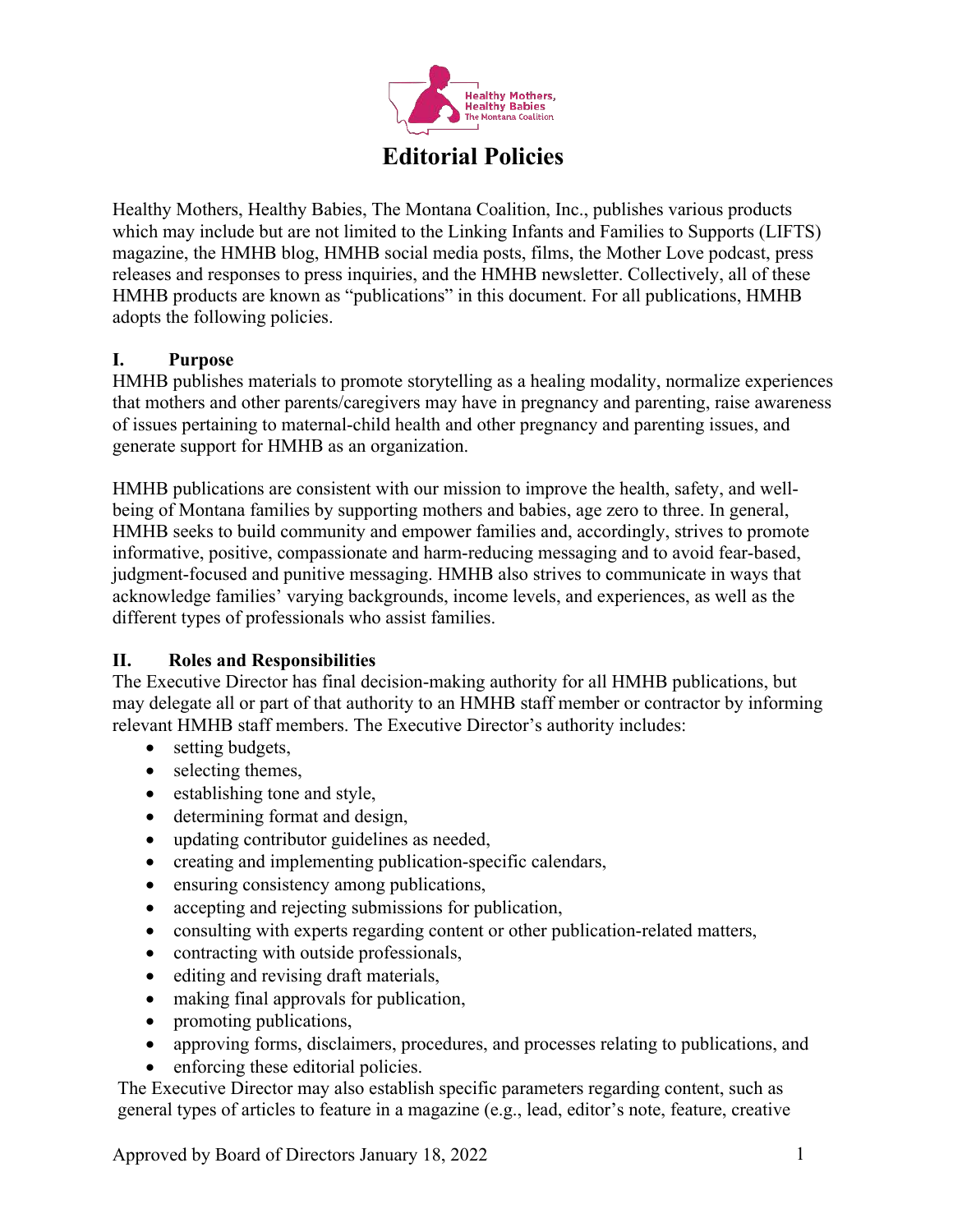

corner), segments of podcast episodes (introduction, conversation, information re partner organization), or social media format (e.g., quote, attribution, thank you to submitter).

Other HMHB staff assist in publication-related activities as directed by the Executive Director. To ensure consistency among publications and compliance with all HMHB policies, all HMHB staff and volunteers will:

- not, unless specifically directed otherwise, publish or post anything in an HMHB publication without first obtaining the Executive Director's approval;
- obtain all necessary releases from outside contributors;
- refer any media inquiries to the Executive Director, Board Chair or President, or their designee; and
- maintain a respectful tone in all publications, consistent with HMHB policies regarding email content

Contributors include anyone who submits for publication a story, photo, artwork, or any other contribution relating to the contributor's experience with pregnancy or parenting.

Outside professionals include anyone other than HMHB staff who performs a service related to an HMHB publication such as interviewing, designing, photographing, or editing.

Contributors and outside professionals are ultimately responsible for ensuring accuracy in any information they provide, meeting deadlines, and communicating with HMHB as needed.

## **III. Communication with Potential Contributors**

HMHB welcomes submissions from people who want to share their stories about pregnancy and parenting, and wants to ensure as much comfort as possible about understanding the process. Accordingly, the typical submission process will work as follows:

- 1. HMHB will post guidelines about its publications and/or submissions on its organizational website (https://hmhb-mt.org/), and may change them from time to time.
- 2. HMHB will include in the guidelines instructions for submitting ideas for stories and photos, which may be through a designated email address (e.g.,  $\frac{\text{stories}(a) \text{hmhb-mt.org}}{\text{hwhbs-mt.org}}$ ) or in another way such as an online form.
- 3. HMHB may designate deadlines for submission to particular outlets or for particular types of publications, and will not accept late submissions if a deadline is set.
- 4. Designated HMHB staff will follow up with each inquiry from a potential contributor to:
	- a. Learn more about the potential contributor's idea for sharing a story, photo, artwork or other contribution;
	- b. Fill out a scorecard or other document reflecting whether and how the potential contribution fits in with HMHB guidelines and other criteria for publication;
	- c. Recommend to the Executive Director the most appropriate outlet(s) to recommend for sharing the contribution;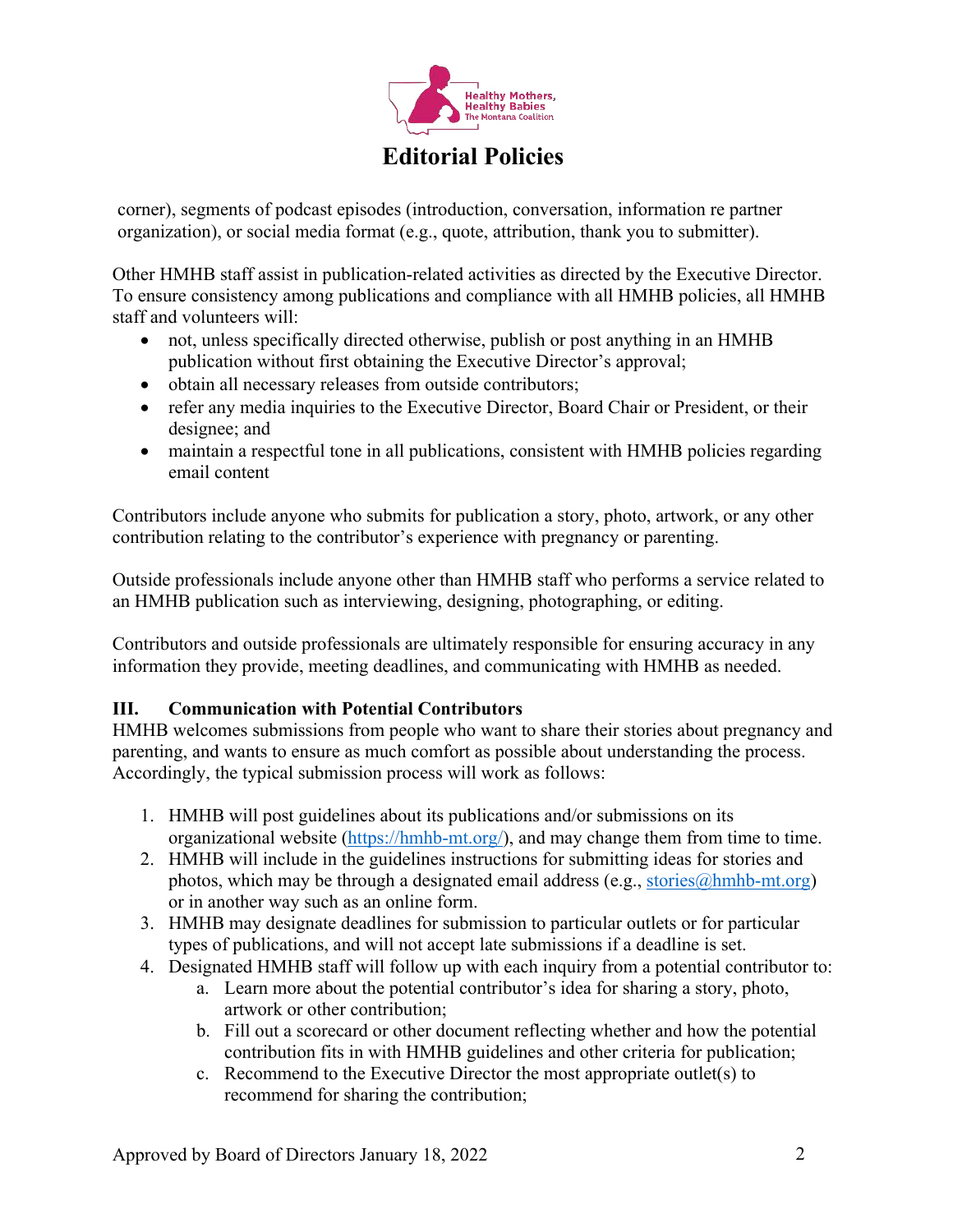

- d. Recommend to the Executive Director any outside assistance that may be helpful, such as a professional writer, photographer, or producer;
- e. Discuss release forms and any other necessary paperwork that would be required before publication;
- f. Empower the contributor to consider seeking outside help such as mental health counseling or legal advice, before signing a release or otherwise committing to sharing a contribution;
- g. Inform the potential contributor of any next steps, such as how to turn in any paperwork and the Executive Director's approval process;
- h. If applicable, set a separate meeting regarding potential recording of a podcast, film, or other media production; and
- i. Present the potential contribution to the Executive Director for approval.
- 5. The Executive Director will review potential contributors' submissions, along with HMHB staff input, and determine whether the submission will be published and, if so, in which outlet(s).
- 6. HMHB will communicate the Executive Director's decision about publishing to the potential contributor as respectfully and promptly as possible.
- 7. If approved for publication, designated HMHB staff will:
	- a. Obtain any necessary release(s), if not already done;
	- b. Negotiate any compensation and process any paperwork (contract, invoice) relevant to the compensation, if applicable;
	- c. Contract with outside professionals as needed to assist with creating or obtaining the story or photo;
	- d. Work with the contributor and any outside professionals in the editing process to ensure accuracy and consistency;
	- e. Finalize the story or photo and facilitate publication; and
	- f. Notify the contributor when the contributor's submission is published.

HMHB will make reasonable efforts to contact a potential contributor, using the contact information the potential contributor provides. If the potential contributor does not respond to HMHB's reasonable efforts at contact for any reason, the potential contribution may be deemed withdrawn.

## **IV. Advertising**

If there is no prohibition against advertising in a relevant grant or contract, a publication may include advertisements. Any advertisement must be consistent with HMHB's mission and overall organizational messaging.

In general, HMHB will prioritize advertisements for products and services that are free of charge or low cost to families with children age zero to three. Examples include government nutrition and home visiting programs and entities that are working toward relevant systemic change, such as early childhood coalitions.